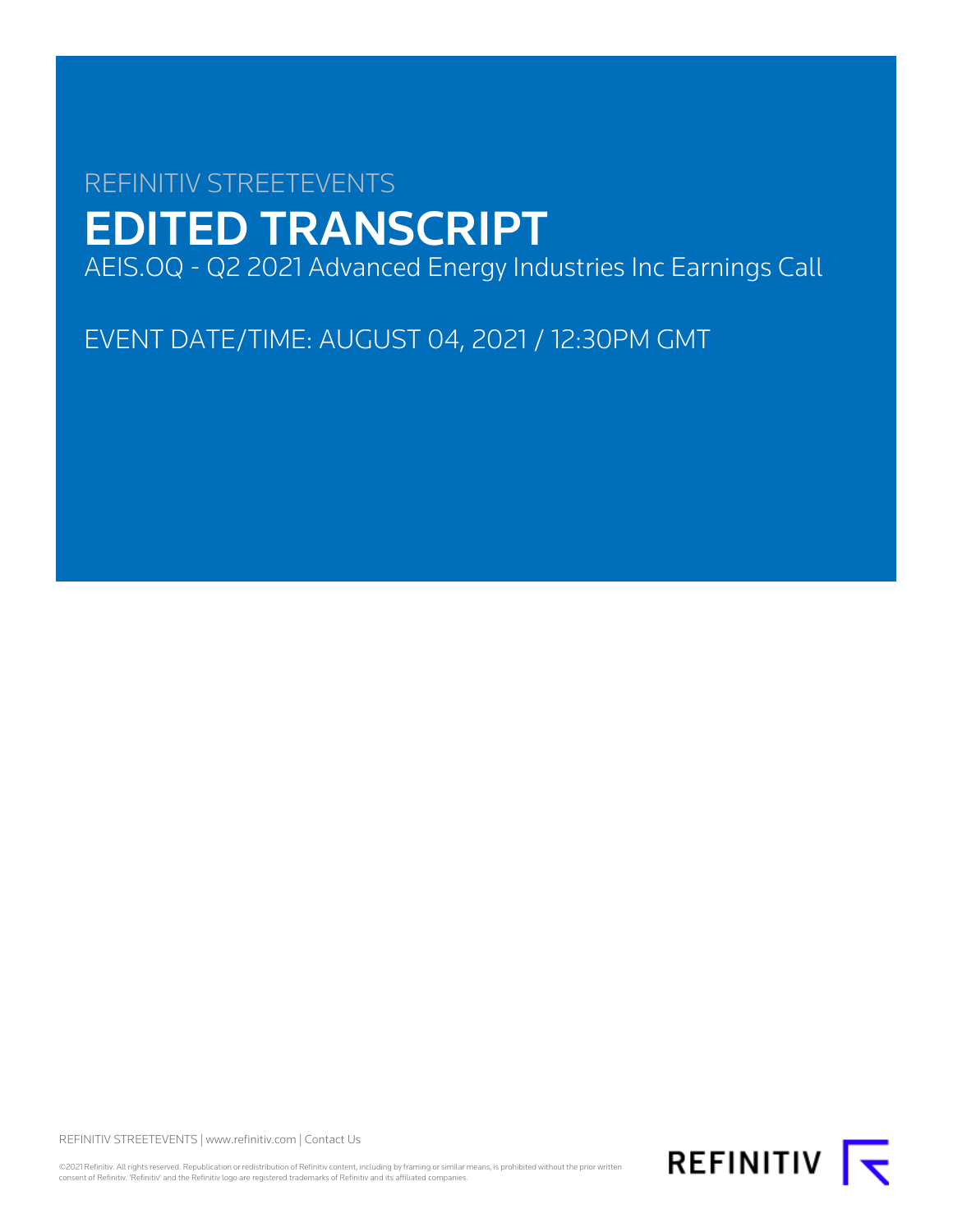#### **CORPORATE PARTICIPANTS**

**[Paul R. Oldham](#page-3-0)** Advanced Energy Industries, Inc. - Executive VP & CFO **[Stephen D. Kelley](#page-2-0)** Advanced Energy Industries, Inc. - President, CEO & Director **[Yeuk-Fai Mok](#page-1-0)** Advanced Energy Industries, Inc. - VP of Strategic Marketing & IR

## **CONFERENCE CALL PARTICIPANTS**

**[Amanda Marie Scarnati](#page-9-0)** Citigroup Inc. Exchange Research - Research Analyst **[Krish Sankar](#page-5-0)** Cowen and Company, LLC, Research Division - MD & Senior Research Analyst **[Mehdi Hosseini](#page-7-0)** Susquehanna Financial Group, LLLP, Research Division - Senior Analyst **[Nathaniel Quinn Bolton](#page-13-0)** Needham & Company, LLC, Research Division - Senior Analyst **[Paretosh Misra](#page-11-0)** Joh. Berenberg, Gossler & Co. KG, Research Division - Analyst **[Pavel S. Molchanov](#page-12-0)** Raymond James & Associates, Inc., Research Division - Energy Analyst **[Scott Graham](#page-6-0)** Rosenblatt Securities Inc., Research Division - MD & Senior Equity Industrial Technology Analyst **[Thomas Robert Diffely](#page-10-0)** D.A. Davidson & Co., Research Division - MD & Senior Research Analyst

#### **PRESENTATION**

#### **Operator**

Good day, and thank you for standing by. Welcome to the Advanced Energy Industries Second Quarter 2021 Earnings Conference Call. (Operator Instructions)

<span id="page-1-0"></span>I would now like to hand the conference over to your speaker today, Edwin Mok, Vice President of Strategic Marketing and Investor Relations. Please go ahead, sir.

#### **Yeuk-Fai Mok** - Advanced Energy Industries, Inc. - VP of Strategic Marketing & IR

Thank you, operator. Good morning, everyone. Welcome to Advanced Energy's Second Quarter 2021 Earnings Conference Call. With me today are Steve Kelley, our President and CEO; and Paul Oldham, our Executive Vice President and CFO. If you have not seen our earnings press release, you can find it on our website at ir.advancedenergy.com. There you'll also find the Q2 slide presentation.

Before I begin, I'd like to mention that AE will be participating at several investor conferences in the coming months. Let me remind you that today's call contains forward-looking statements that are subject to risks and uncertainties that could cause actual results to differ materially and are not guarantees of future performance. Information concerning these risks can be found in our SEC filings. All forward-looking statements are based on management's estimates as of today, August 4, 2021, and the company assumes no obligation to update them. Medium- and long-term targets to present today should not be interpreted as guidance.

On today's call, our financial results will be presented on a non-GAAP financial basis, unless otherwise specified. Excluded from non-GAAP results are amortization, stock compensation, integration and transition costs, unrealized foreign exchange gains or losses and restructuring items. A detailed reconciliation between GAAP and non-GAAP measures can be found in today's press release.

With that, let me pass the call to our President and CEO, Steve Kelley.

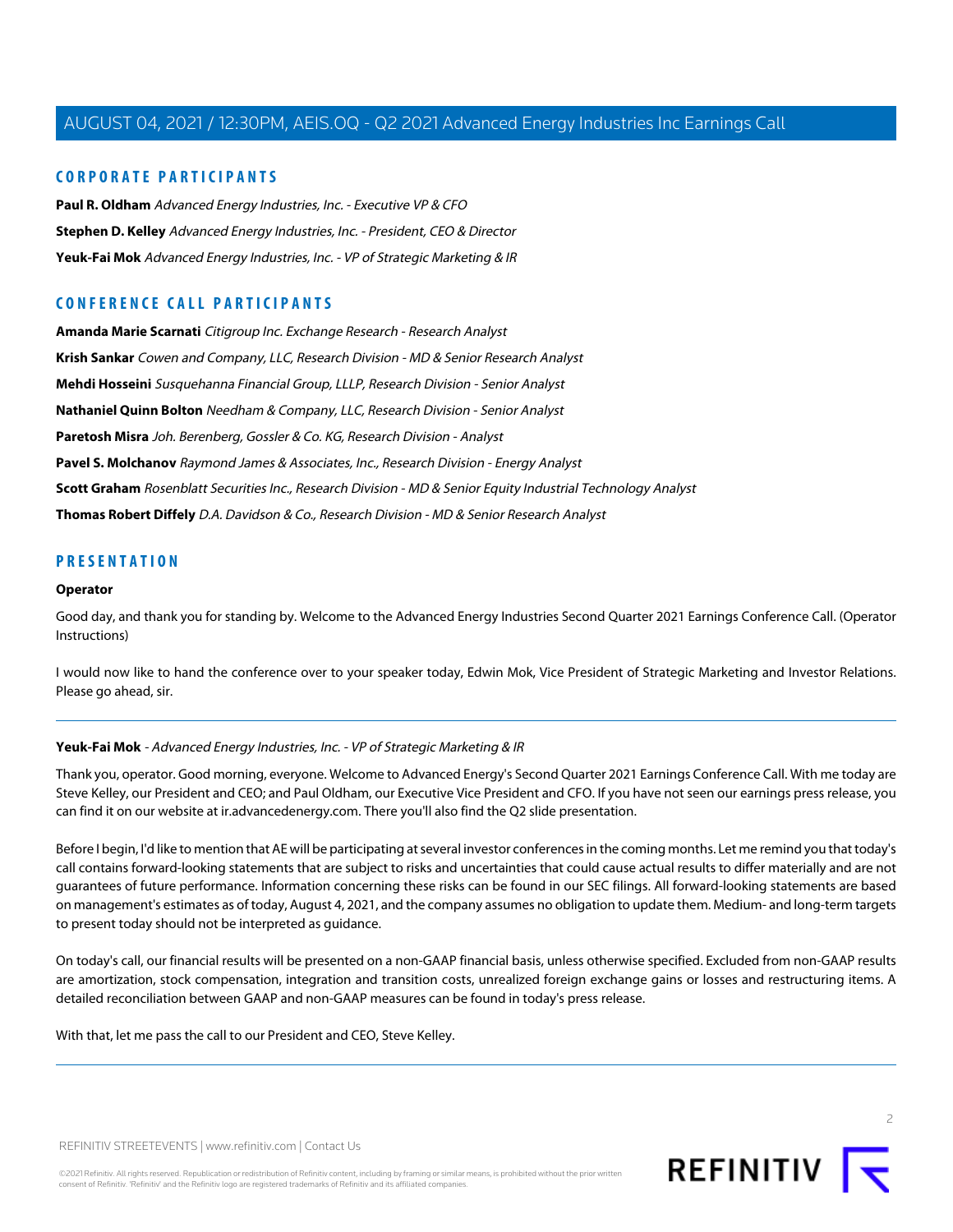#### <span id="page-2-0"></span>**Stephen D. Kelley** - Advanced Energy Industries, Inc. - President, CEO & Director

Thank you, Edwin. Good morning, everyone, and thanks for joining the call today. Second quarter revenue and earnings per share met the midpoint of our guidance. Demand remains very strong, and we recorded significant new design wins in all of our target markets. As forecasted, our second quarter revenue was limited by shortages of integrated circuits and other key components. Additionally, late in the quarter, output from our Malaysia factory was constrained due to COVID restrictions.

Component shortages will continue to limit our revenue into the third quarter, but we expect a healthy recovery beginning in Q4 as supply improves. Near term, our number one priority is resolving these supply constraints. COVID restrictions also remain a concern, but the vaccination of our employees in Malaysia this quarter should mitigate much of that risk moving forward. As we deal with these supply issues, it's important to note that our order book is very strong, which sets us up very well for revenue growth well into 2022 as constraints ease and we are able to bring supply more in line with demand.

During the quarter, customer demand across all of our markets continued to grow. In the semiconductor market, the demand for our plasma power products strengthened as the industry continues to invest heavily in new capacity. After setting a record for sales into this market in the first half of 2021, we expect second half sales to be even stronger. And as supply constraints ease, we expect robust revenue growth in 2022.

In the industrial medical markets, we saw increased demand across a wide variety of applications as macro conditions improved. In medical, we benefited from an uptick in elective care procedures. In the industrial market, we saw strength in flat panel displays, industrial automation, 3D printing and industrial coatings. We also saw stronger demand in horticulture, solar and battery applications. These demand trends should continue into the second half of the year.

Data center computing demand also grew in the second quarter, and revenues from both hyperscale and enterprise customers were up sequentially. In addition, we shipped initial production units to our fourth hyperscale customer. Demand in the telecom market is improving, largely due to increasing 5G infrastructure investment in the U.S. Although second half revenues in both the data center and telecom will continue to be faced by supply, we are winning new, high value-added designs in both markets.

Now let me turn to our strategy and growth initiatives. Our ultimate objective is to drive sustainable increases in shareholder value through profitable revenue growth. We intend to achieve this growth by developing highly engineered proprietary power delivery systems. This approach leverages our core competencies, our technologies and our manufacturing base. Technology leadership, customer intimacy and operational excellence will be the key enablers of our success.

To accelerate our growth, we are putting particular focus on the semiconductor, industrial and medical markets. Customers in these markets build expensive complex machines, which need reliable sources of highly engineered precision power and that's where Advanced Energy excels. We are expanding our product development capabilities in these target markets and focusing our sales and applications teams on leading customers in these markets.

In our other markets, such as telecom, networking and data center computing, the team will continue to develop highly differentiated solutions, which address our customers' most difficult power delivery challenges. We believe that this approach will drive sustainable and profitable growth. By focusing on differentiated solutions and long life cycle applications, we are building a business which should grow steadily and deliver good profitability, and we have a strong starting position with proprietary products accounting for nearly 3/4 of our current revenue.

In semiconductor, we are seeing great traction with our new flagship products. Both the eVoS plasma power system and the MAXstream RPS solution are being evaluated by all of the leading OEMs. Additional customer feedback has been very encouraging.

During the quarter, we acquired TEGAM, an industry leader in RF instrumentation and calibration systems. TEGAM's technology enables our plasma power customers to precisely quantify delivered RF power. This data is critical to the development of repeatable thin film manufacturing processes. TEGAM began also provides a platform to expand Advanced Energy's service business.



3

REFINITIV STREETEVENTS | [www.refinitiv.com](https://www.refinitiv.com/) | [Contact Us](https://www.refinitiv.com/en/contact-us)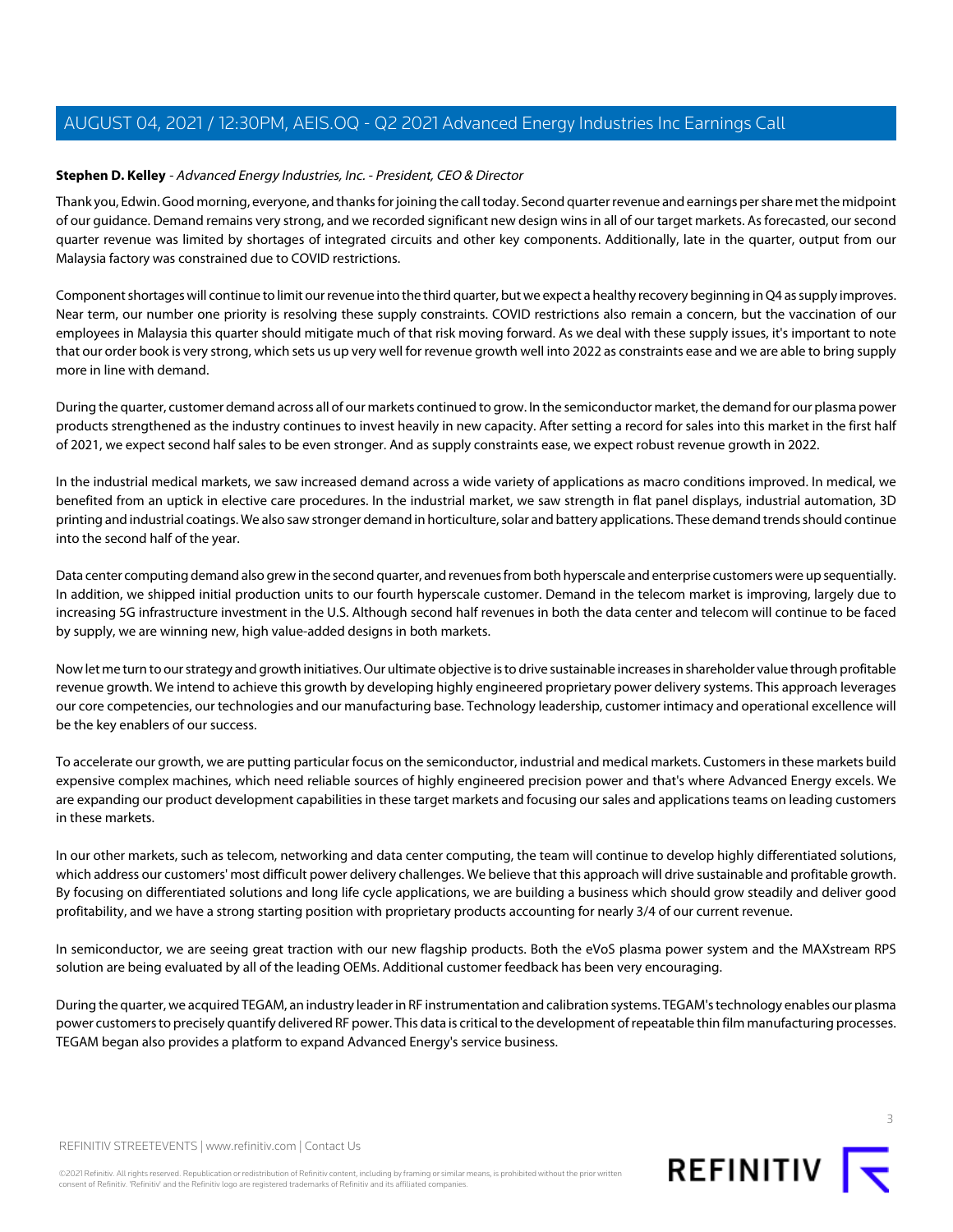In the medical market, we won multiple designs in the second quarter in imaging, therapeutic and life science applications. Winning in medical takes time, but the long product life cycles in this market ensure a steady stream of recurring revenue.

In the industrial market, we had multiple design wins in the second quarter, including 2 new custom power solutions for industrial test systems. In addition, we recently launched a new family of programmable DC power supplies optimized for test and measurement applications.

In the data center computing market, we secured multiple design wins by meeting the stringent power efficiency and density requirements of high-performance computing and AI customers.

In the telecom networking market, our focus on high-performance infrastructure opportunities has already yielded several key design wins. One of those wins is on a 5G base station expected to be deployed by multiple carriers in the U.S. We secured a second win in the 5G space with a customized DC to DC converter, featuring superior power density and efficiency.

Finally, in July, we hired a new global sales leader, John Donahue. John is a seasoned professional with extensive experience selling technology-based products around the world. He will strengthen our customer relationships and help to drive share gains in our target markets.

In closing, our markets are healthy with very strong demand for Advanced Energy's differentiated solutions. Although the operating environment continues to be challenging, our order book is at an all-time high. As the component shortages abate, we expect to catch up to market demand, setting us up for a strong 2022. We continue to be on the lookout for inorganic growth opportunities, which meet our strategic and financial criteria. Just in the past 6 months, we've made 3 tuck-in acquisitions, which have enhanced our technology portfolio and market position. Finally, as we execute our growth strategy, we believe that the company is well positioned to meet or exceed our medium- and long-term financial targets.

<span id="page-3-0"></span>Paul will now review our financial results and provide a detailed guidance.

#### **Paul R. Oldham** - Advanced Energy Industries, Inc. - Executive VP & CFO

Thank you, Steve, and good morning, everyone. In the second quarter, we delivered revenue slightly above the midpoint of our guidance despite a challenging operating environment. Total revenue of \$361 million was up 6% year-over-year and 3% sequentially. We also generated record revenues in our plasma power products and in our service business. Customer demand remained very healthy again during the quarter, resulting in an order book which provides solid demand visibility into 2022.

On the other hand, new COVID-related restrictions in Malaysia resulted in our factory idling for several days and further limited our capacity output for semiconductor products in June. In addition, shortages of critical parts continue to be a challenge across all our markets, limiting revenue upside. Cost pressures associated with the supply chain were worse than expected, resulting in Q2 gross margins below our target. Favorable discrete items in our tax rate largely offset these shortfalls this quarter resulting in earnings of \$1.25 per share. We expect the operating environment to remain challenging particularly in the near term. Supply chain and pandemic-related restrictions continue to be very dynamic with a few key suppliers and ongoing COVID risk in Malaysia being the most significant issues. While we have made some improvements, recent decommits and extended lead times are expected to have a meaningful impact on our Q3 outlook before improving in the fourth quarter.

With respect to Malaysia, we are actively working to get our employees vaccinated and plan to leave additional production capacity in Shenzhen through the end of the year to mitigate the impact and enable a quick recovery. More broadly, we are working closely with both our suppliers and customers to optimize deliveries while maintaining capacity across our factory network to be able to respond quickly as supply improves. While these challenges will have a significant impact on our results in the near term, we remain confident in our ability to meet our medium- and long-term strategic goals as the operating environment normalizes.

Now let me discuss our Q2 results. Overall, demand continued to strengthen across our markets, which contributed to the greater than \$125 million increase in our order book. Revenues were impacted to a varying degree by market based on parts availability. Semiconductor sales were \$177 million, up 21% from last year and just off the record set in Q1. Demand further strengthened throughout the quarter and our team overcame



 $\Delta$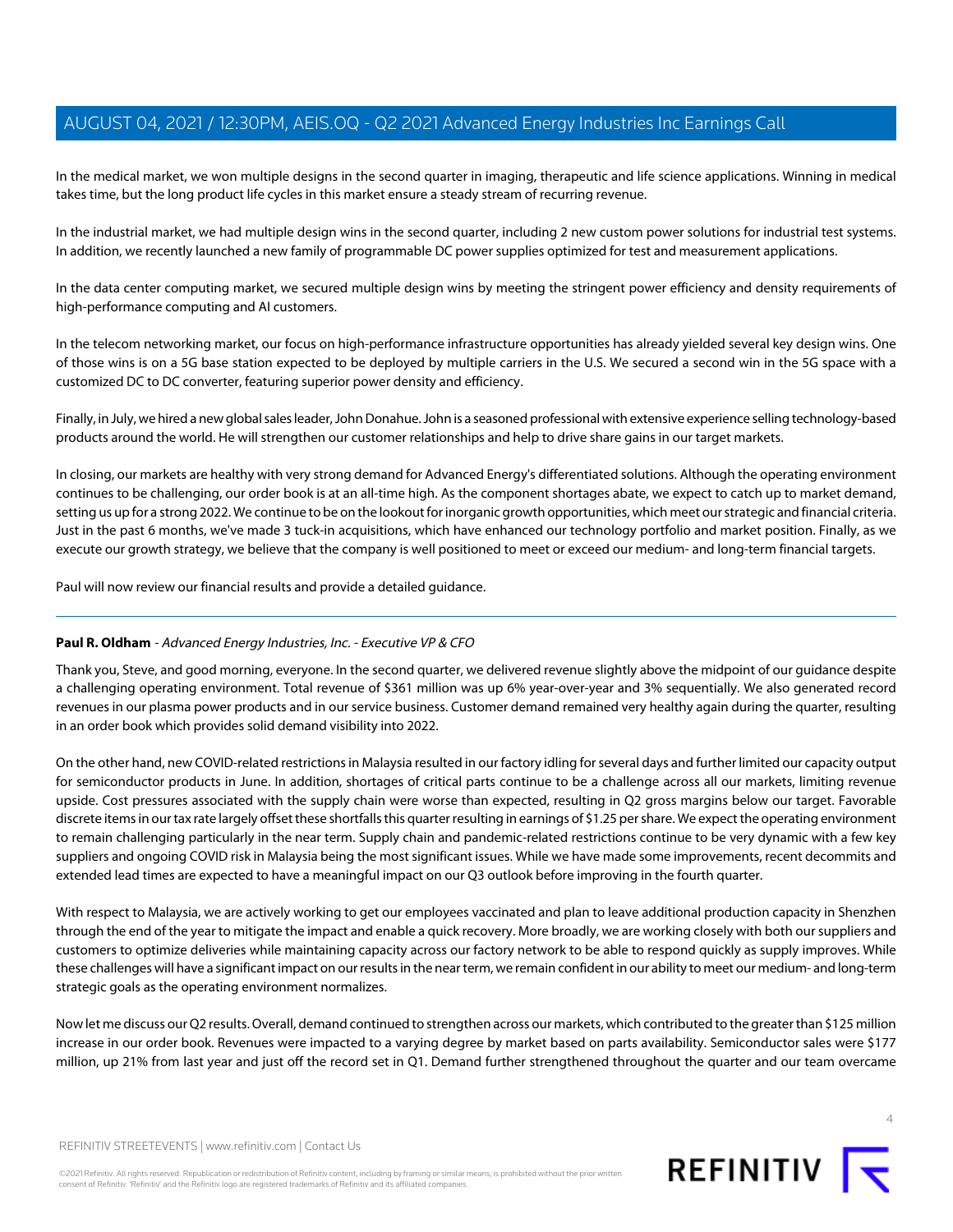some of the COVID-related restrictions in Malaysia, resulting in record sales of our plasma power products. Without the impact of these restrictions late in the quarter, our semi sales would have increased sequentially.

Revenue from our industrial medical markets grew 6% sequentially and 17% from a year ago to \$83 million. Our order book in I&M is particularly strong, giving us visibility to support revenue growth well into 2022.

Data center computing revenue was \$69 million, up 17% sequentially with growth coming from both enterprise and hyperscale applications. Telecom and networking revenue was \$32 million in the quarter, which was lower than expected due solely to material constraints.

Non-GAAP gross margin for the quarter was 38%. The sequential decline was primarily due to less favorable mix and higher-than-expected logistics and supply chain costs. We also saw lower factory productivity exacerbated by the Malaysia restrictions. While we expect gross margins to come under additional pressure in the second half, we continue to be confident in our ability to meet our long-term gross margin goal of over 40% as the supply chain environment and related constraints improve.

Non-GAAP operating expenses were \$82.6 million, up about \$3 million from last quarter and slightly above our expectations. The sequential change was due to planned increases in annual labor costs, the addition of TEGAM and higher customer and program spending. Operating margins for the quarter were 15.1%. Other expense was \$1.9 million, including \$1.1 million of interest expense and \$480,000 of FX losses. We continue to expect other expense to be in the \$1.5 million to \$2 million range going forward.

Our non-GAAP tax expense was \$4.7 million or 8.9%, primarily unfavorable discrete items, which will not repeat next quarter. Looking forward, we continue to expect the GAAP and non-GAAP tax rate to remain in the 15% range. Earnings for the quarter were \$1.25 per share, up from \$1.18 a year ago but down from last quarter.

Turning now to the balance sheet. We ended the second quarter with total cash of \$510 million and a net cash of \$196 million, up slightly from Q1. Operating cash flow was \$34 million or just under 10% of revenue. During the quarter, we invested \$15 million in the acquisition of TEGAM and paid \$5.4 million in CapEx, \$4.4 million towards our debt and \$3.9 million in dividend payments. In addition, during the quarter, we repurchased \$6.5 million worth of stock at \$90.34 a share.

From a working capital perspective, our days of net working capital were about flat at 96 days. However, inventory increased by \$49 million as we continued to acquire raw materials to support higher demand levels. Turns were 3.3x. Although it may take a few quarters, we expect turns to rebound as critical part shortages abate and we are able to fully ship demand.

Accounts payable rose to \$207 million with associated DPO of 82 days, largely offsetting the increased level of inventory in the short term. Receivables rose slightly to \$243 million, and DSO was unchanged to 61 days. Finally, today, we announced that our Board of Directors increased our stock repurchase authorization to \$200 million in support of our long-term opportunistic share repurchase strategy.

Now let me turn to guidance. Overall demand continues to be strong, and our order book supports growth well into 2022. However, a more challenging supply chain environment, particularly around a few integrated circuit suppliers and uncertainties related to COVID restrictions, are expected to have a larger impact to our revenue levels in the near term. As a result, we expect Q3 revenues to be approximately \$340 million, plus or minus \$15 million. However, based on current parts projections, we expect revenues to rebound and grow modestly year-over-year in the fourth quarter, with second half revenues approximately flat to first half levels. We expect Q3 gross margin to be around 35% to 36% on lower volumes and higher supply chain costs with the full impact of material and logistics costs being realized in the fourth quarter before improving early next year.

Operating expenses should be about flat on slightly higher R&D and a full quarter of TEGAM as we continue to invest in critical programs. As a result, we expect Q3 non-GAAP earnings per share to be \$0.80, plus or minus \$0.20.

Looking forward, we are encouraged about the increasing customer demand for our proprietary power solutions, strong order book and the solid traction we are achieving in our strategic programs. We are taking multiple actions to mitigate the impact of supply chain and operating challenges



REFINITIV STREETEVENTS | [www.refinitiv.com](https://www.refinitiv.com/) | [Contact Us](https://www.refinitiv.com/en/contact-us)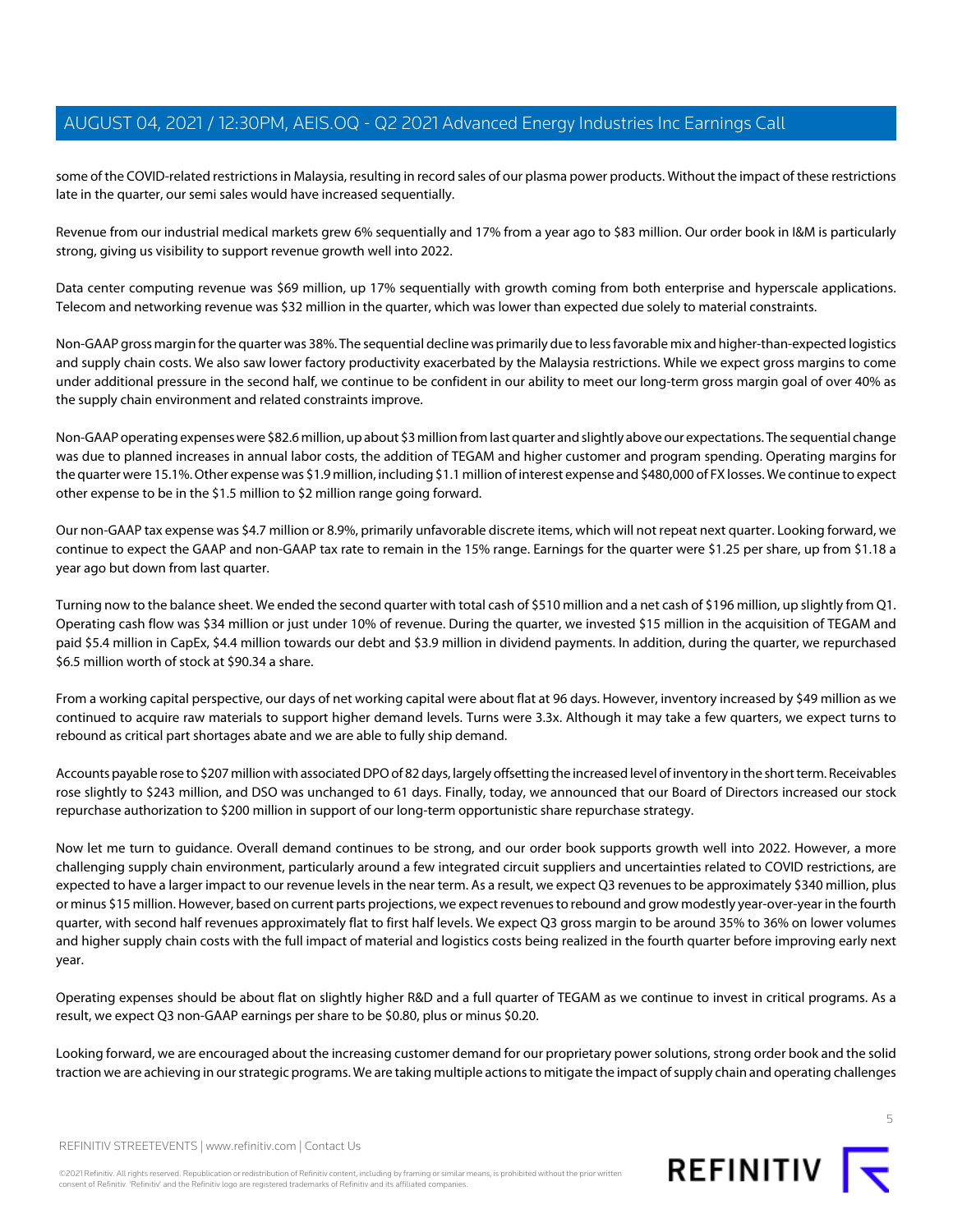while staying focused on delivering new products and next-generation technologies to our customers. As the current operating environment improves, we believe that strong demand coupled with actions we are taking will enable us to deliver solid revenue and earnings growth in 2022.

With that, let's take your questions. Operator?

## **QUESTIONS AND ANSWERS**

#### **Operator**

<span id="page-5-0"></span>(Operator Instructions) Your first question comes from the line of Krish Sankar of Cowen and Company.

#### **Krish Sankar** - Cowen and Company, LLC, Research Division - MD & Senior Research Analyst

I had a couple of them. First one, just to clarify, I think, Paul, you mentioned Q4 should be up on a year-over-year basis. So that basically implies Q4 revenue should be well north of \$371 million. A, is that right? And if so, what kind of gross margin should we think about for Q4 given your -- given this constrained environment? And then I have a follow-up.

#### **Paul R. Oldham** - Advanced Energy Industries, Inc. - Executive VP & CFO

Yes, it's a good question, Krish. On balance, we would expect gross margins to improve from Q3 levels based on the higher volumes. But we'll also see the full impact of the material and cost increases that we're seeing in the near term as those roll through. So I would say the gross margins would be up modestly from Q3 sequentially with further improvement as we move into the new year.

#### **Krish Sankar** - Cowen and Company, LLC, Research Division - MD & Senior Research Analyst

Got it. Got it. Very helpful. And then a question for Steve. It seems like you guys are having a little bit of a double whammy both on the revenue side and the cost side given all the constraints. You said that in Q4, at least the revenue side should improve given some of those constraints easing. When do you expect the cost constraints to ease? And more importantly, because of this constrained environment, are you losing any market share to your competitors?

#### **Stephen D. Kelley** - Advanced Energy Industries, Inc. - President, CEO & Director

Sure. Yes. So let me just address those 2 questions. You're asking about cost constraints and when those ease and then market share. So we talk about cost issues. We've been talking about 2 things. One is that we're seeing increases in contractual parts. Some of that is just price increases. Some is expert IPs we're paying to get the products quickly. The other area of increase is shipping cost. So we've seen a tremendous amount of pressure on shipping costs from Asia to other parts of the world. So we are taking action. We took action back in the first quarter to pass on at least some of these costs to our customers. And we'll take further actions particularly on the shipping cost front to make sure that we're sharing the burden with our customers on that.

From a market share standpoint, the short answer is no, I don't think we're losing market share. Actually, I think we're gaining market share in semi. So when I think about market share, I think about it over the course of years, not quarters. And as I look at our semiconductor market share, in 2020, we grew at twice the rate of WFE. And that was partly due to our customers ordering products from us somewhat ahead of the demand wave. Now this year, largely due to parts shortages, we're going to underperform relative to WFE. And our customers are coping with our underperformance by consuming more from the hub inventory. So that hub is really designed as a shock absorber. And so far, it's been working pretty well for our customers and for us. Next year, we expect to resume our growth at more than 1.2x WFE as supply catches up with demand and we move the hub inventories to more comfortable levels.

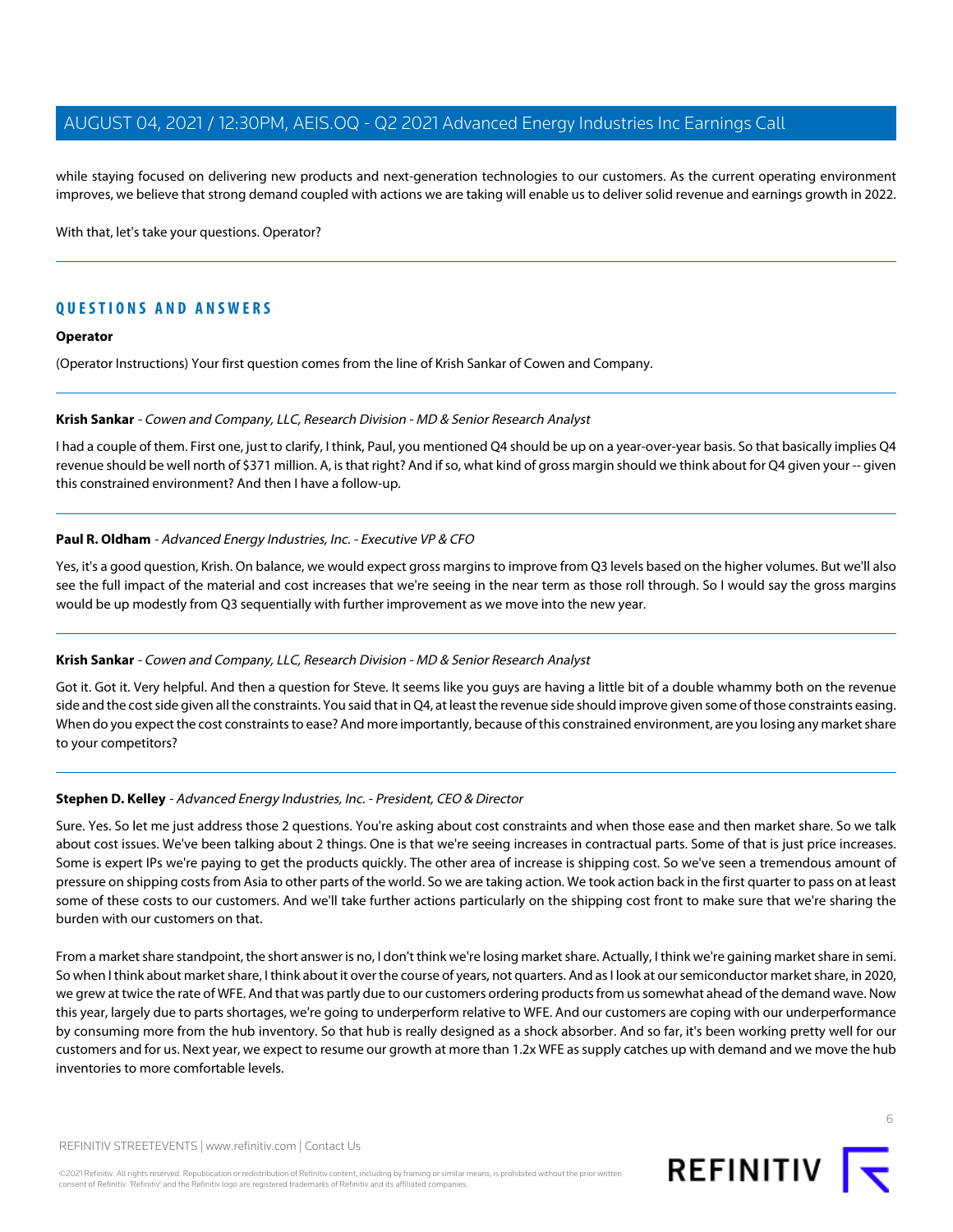The other point I want to make on market share in semiconductor, in particular, is there's a significant time lag between design win and production and also our products are proprietary. So you need to look at market share gains and losses over the course of years and not quarters. So for us, the key to growing share is bringing out the new innovative products like eVoS and MAXstream and bringing those products to market in a timely fashion. So if we deliver those products and they're deemed to be reliable and cost effective by our customers, then our share is going to continue to grow moving forward.

#### **Operator**

<span id="page-6-0"></span>Your next question comes from the line of Scott Graham of Rosenblatt Securities.

#### **Scott Graham** - Rosenblatt Securities Inc., Research Division - MD & Senior Equity Industrial Technology Analyst

So Steve, I mean the plain and simple first question I have is when I kind of take the third quarter guidance and roll it through the old model, it just -- it's hard getting to \$0.80 a share. It just seems like maybe you have maybe some fudge factors in there, I don't know but [Woffles] pulls details of flat OpEx and the gross margin. Are you just putting in sort of a buffer in there sort of just in case?

#### **Paul R. Oldham** - Advanced Energy Industries, Inc. - Executive VP & CFO

Yes. Scott, maybe let me take that question. I think the biggest impact relative to where we've been, I'll say, most of last year is the change in gross margin. And when we look forward, there's really 3 factors that are impacting that, that are, I'll say, different than they were 3 or 4 quarters ago, number one. And two, that we think they are more transitory. The first is, clearly, there's higher near-term supply chain costs, both in materials and logistics. And as Steve described, some of those are very transitory like expedite fees, we think logistics costs will normalize over time, but also some part piece price increases. That's the biggest factor between where we were adding gross margin to where we see things. And that result, we started to see that in the second quarter. It will be more pronounced in the third quarter, and we'll see the full impact as it rolls through our inventory in the fourth quarter. That's why we think that's going to progressively get a little worse before it gets better.

The second thing is we just have a lower factory utilization because our factory is waiting for parts. We've consciously decided to maintain capacity and capability because as we get parts in, we want to be able to turn them around quickly. And we do believe the supply chain environment will improve, and that will give us a chance to overperform.

And the third thing is we've consciously delayed the closure of our Shenzhen to Malaysia factory in order to preserve from some flexibility. So a year ago, we essentially had one highly efficient factory putting our semiconductor products. Today, we've nearly fully ramped semi, but we haven't ramped down Shenzhen to preserve this a little bit extra capacity. That's inefficient. That will also resolve itself over the next couple of quarters.

So look, I'd like to say we have some upside in margin, and we'll certainly look to drive that. But those are the factors that are impacting gross margin. And again, think of them as things are going to impact us for a couple of quarters, but there's a clear path for those to improve as we move into next year -- move in and through 2022.

#### **Stephen D. Kelley** - Advanced Energy Industries, Inc. - President, CEO & Director

Maybe a further comment, Scott. I think the common theme in a lot of these actions that we're taking is to basically keep our customers happy. That's our first priority. And sometimes that costs us a little bit more, but I think it pays off in the long run for Advanced Energy.

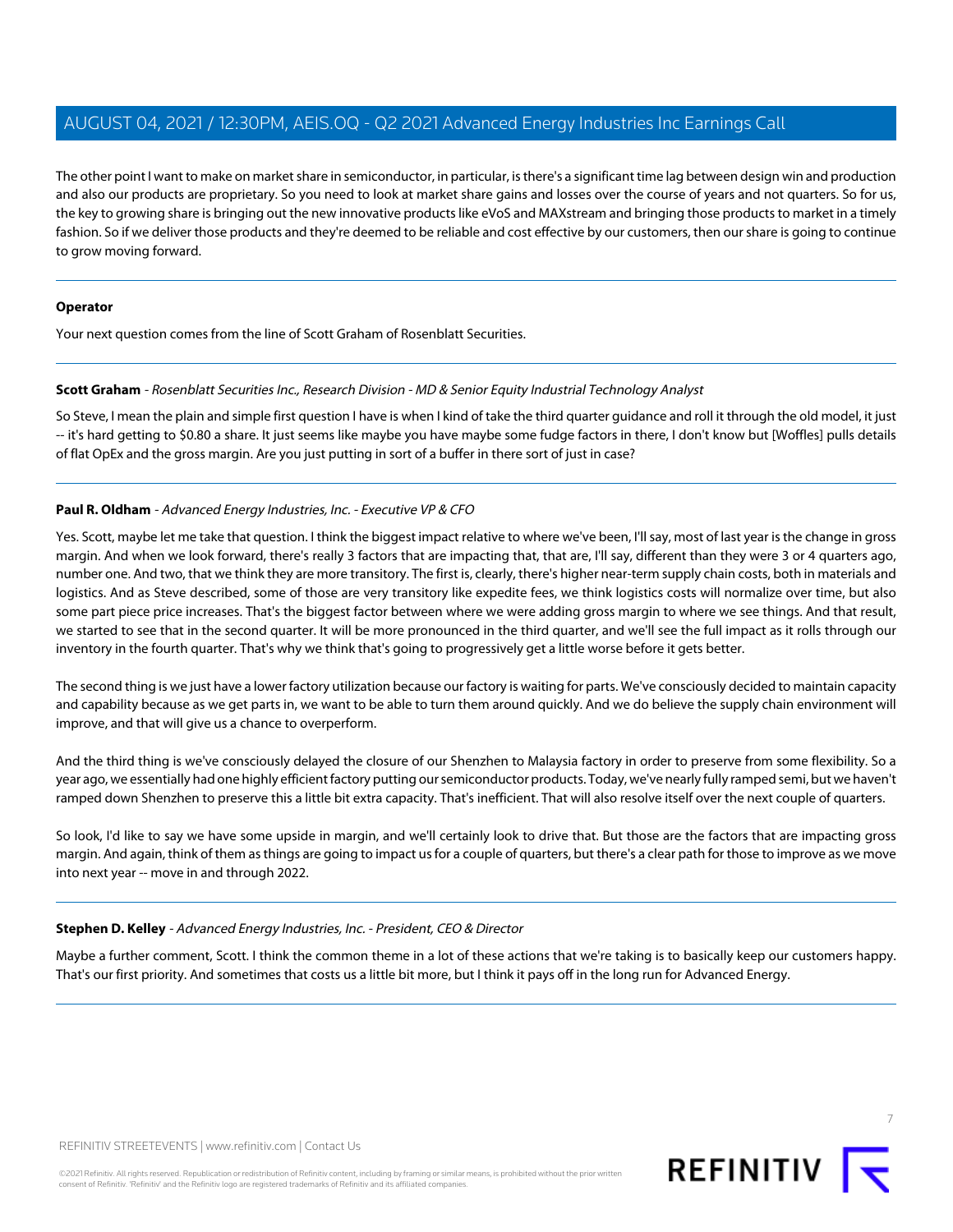#### **Scott Graham** - Rosenblatt Securities Inc., Research Division - MD & Senior Equity Industrial Technology Analyst

Just a follow-up with the guidance, just to circle on my question here. I mean I don't want to beat the dead horse, but it just -- so you're essentially saying, Paul, that it's possible that the gross margin can be lower than the guidance that you've laid out and you just want to handicap against that?

#### **Paul R. Oldham** - Advanced Energy Industries, Inc. - Executive VP & CFO

We think this is our best view of gross margin given the dynamics in the market and our factories right now. I wouldn't say it's conservative or that we have a lot of downside. We tried to call it the best we can and be realistic about it. And look, we'll try to beat it, but that's our best view.

#### **Scott Graham** - Rosenblatt Securities Inc., Research Division - MD & Senior Equity Industrial Technology Analyst

Fair enough. Okay. Could you tell us when it comes to the third quarter kind of how you see each of the segments performing and -- just the best you can? And then also how that impacts mix on the gross margins? Is that a fair question?

#### **Stephen D. Kelley** - Advanced Energy Industries, Inc. - President, CEO & Director

Yes. Scott, I'll make a few comments there. First, circling back to our prepared comments, we see strong demand across all the markets. So for us, demand is not the issue. It's just purely supply at this point, and that's the case for the next 3 quarters at least. And so we think we're doing very well on the design win front. And on the demand front, it's off the charts in almost all of our markets right now.

#### **Scott Graham** - Rosenblatt Securities Inc., Research Division - MD & Senior Equity Industrial Technology Analyst

Okay. If I could just squeeze in one more question, if you don't mind, particularly for you, Steve, since you're now steering the company. I know you indicated that semiconductor, industrial and medical are sort of your main drivers. But Artesyn brought a wealth of really nice markets as well. And as you noted, 67% of your sales are proprietary. So am I reading too much into the sort of the main drivers versus the secondary drivers being telecom, data center and networking there?

#### **Stephen D. Kelley** - Advanced Energy Industries, Inc. - President, CEO & Director

Well, no, I think what I'm saying is we're accelerating the focus on proprietary opportunities. So Artesyn brought in some very interesting business particularly in industrial and medical, also in telecom, also in data center and some other areas. And so we're basically pushing more of our development resource onto proprietary opportunities because we like those opportunities because they're sticky, they're typically a long life cycle, and we partner with the customers to come up with unique solutions. And that's really in our wheelhouse at Advanced Energy.

#### <span id="page-7-0"></span>**Operator**

Your next question comes from the line of Mehdi Hosseini, SIG.

#### **Mehdi Hosseini** - Susquehanna Financial Group, LLLP, Research Division - Senior Analyst

A couple of follow-ups from my end. It seems to me that most of the revenue shortfall at least to my expectations came from the semiconductor segment. And this is a sector that you have had the most experience and your OEM customers have the longest lead time. How should I reconcile that with shortages that you're experiencing? And I'm just curious how you're managing required inventory of components for semi versus other sectors. Then I have a follow-up.

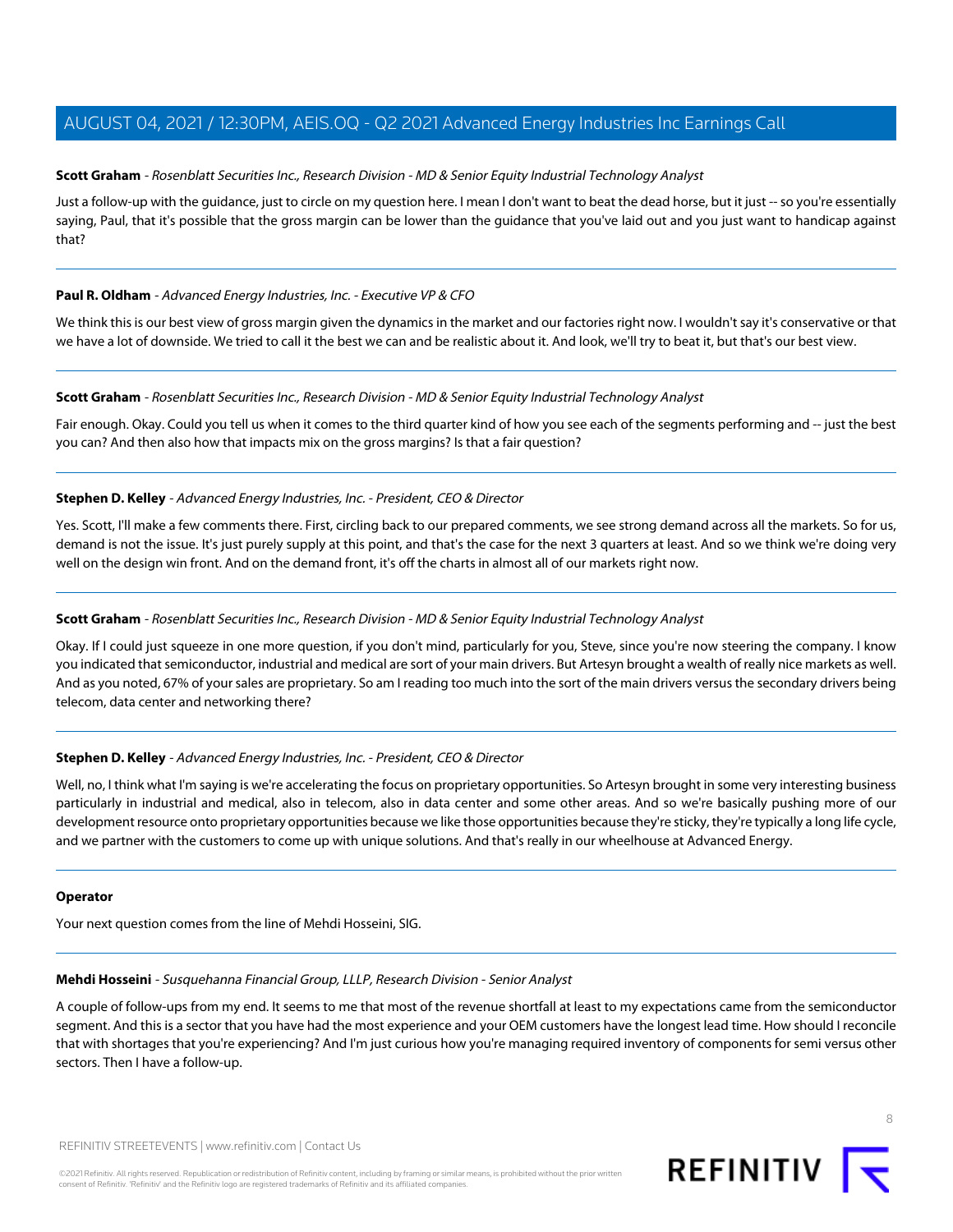#### **Stephen D. Kelley** - Advanced Energy Industries, Inc. - President, CEO & Director

Okay. I'll start, and then Paul will complete our answer on that one, Mehdi. First, we're seeing charges across all of our target markets, including semiconductor. But we are working very closely with our biggest customers in semiconductor to make sure that we satisfy their immediate needs. So obviously, it's a daily struggle, but I think I could say, in Q2, we did a reasonably good job not being the gate to their production. And that's our objective in Q3 as well. And so we work closely with the customer to make sure we're using the components we have in the right products that the customer needs. So that's our number one priority.

#### **Paul R. Oldham** - Advanced Energy Industries, Inc. - Executive VP & CFO

Yes. If I could just add on to that. I think, Mehdi, tactically in the short term, to answer your question, you're right, semi was a little lower than our expectations. That was primarily the result of the late movement control orders in Malaysia in June, which we just ran out of time to fully recover. If you remove that, we would have had -- semi would have grown sequentially. And look, that's getting better both in Malaysia and actions we're able to take now that we're able to get vaccines into our people there. And we would expect in the second half, we would see semi grow in total. Now the timing exactly between quarters will depend on parts and timing a little bit, but we'd expect to grow off the record first half levels in semi in the second half.

#### **Mehdi Hosseini** - Susquehanna Financial Group, LLLP, Research Division - Senior Analyst

Okay. Got it. And regarding telecom and data center, are you finally beginning to see a stronger recovery? Like I look at your data center. It seems to me that the rate of decline on a year-over-year is coming down, which is very encouraging. But the telecom, you had like a 20-some percent decline on a year-over-year basis. And I'm trying to better understand how you see the recovery trending for each one of these subsectors.

#### **Paul R. Oldham** - Advanced Energy Industries, Inc. - Executive VP & CFO

Yes. It's a good question. I would say demand in both those markets is strengthening, like we said in our earlier comments. The gating factors is materials. And so certainly, we're seeing the revenue levels uptick in our data center and computing markets. We talked about initial shipments to a fourth hyperscaler. But in the end, as we look over the balance of the year, how much that grows will be a function of how quickly we can get parts.

I'll say similarly, in telecom, we expected that, as we said last quarter, to kind of bounce around the current levels as we begin to see more investment in 5G over time. Well, we're beginning to see that investment, and we commented on a couple of design wins this quarter, but the parts conditions and the telecom products were actually worse, resulting in decline sequentially. And remember, in telecom and networking is where we had the most pronounced impact of our portfolio optimization efforts, which is a big part of the year-over-year decline.

#### **Mehdi Hosseini** - Susquehanna Financial Group, LLLP, Research Division - Senior Analyst

Great. And then one last item for me is if I were to look at a year from now and assuming that end market demand for different sectors remain strong, should I assume that the margin profile for all the different sectors are similar?

#### **Paul R. Oldham** - Advanced Energy Industries, Inc. - Executive VP & CFO

Yes, I think the margin profiles across the various markets aren't going to be similar because there's different dynamics. But I would say you would expect to see margins improving across all of our markets. Part of that will just be recovery in volumes, part of that is our portfolio optimization programs that we have in place and part of it will be optimizing the factory and supply chain as we're able to get into a more normalized environment.



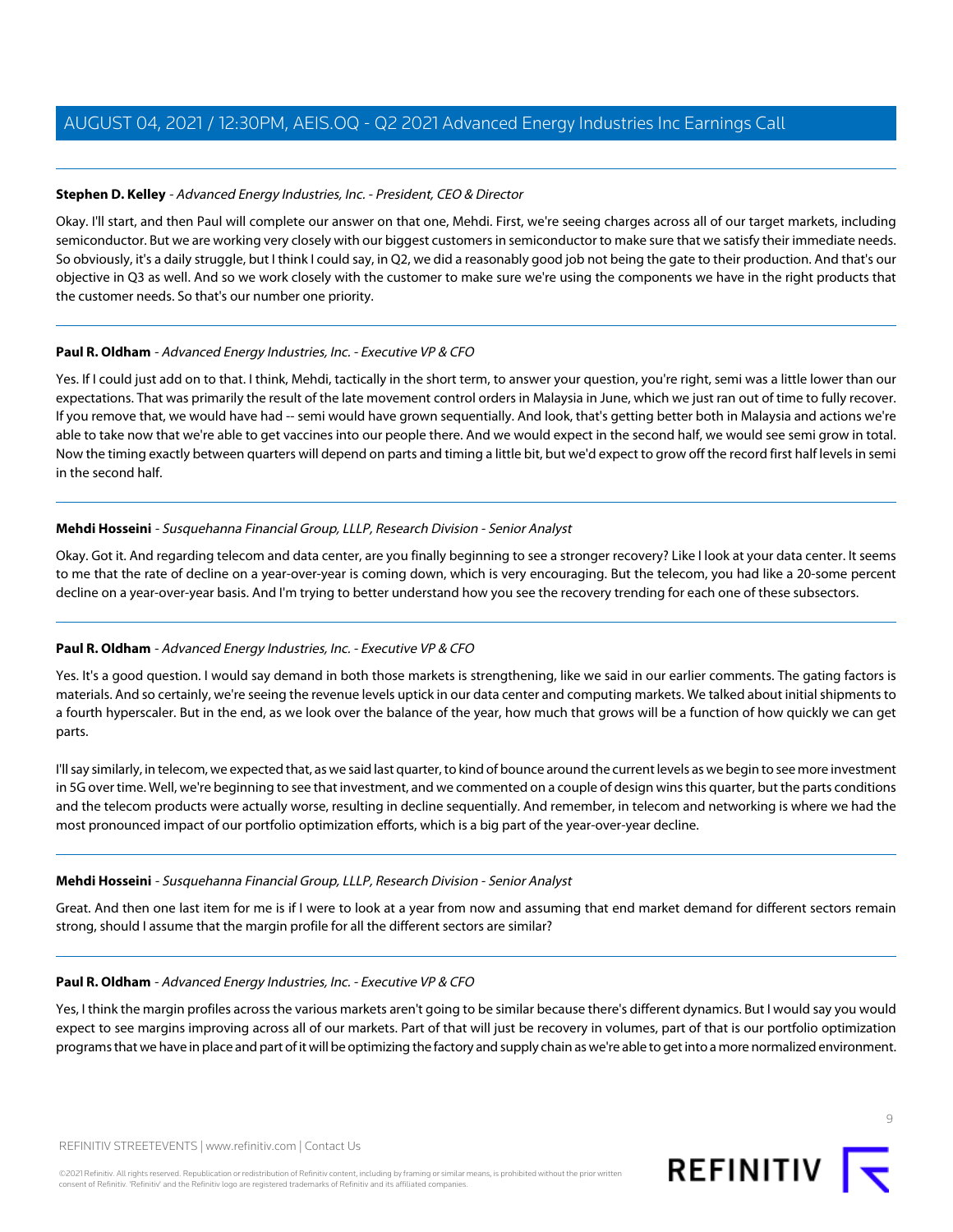#### **Operator**

<span id="page-9-0"></span>Your next question comes from the line of Amanda Scarnati of Citi.

#### **Amanda Marie Scarnati** - Citigroup Inc. Exchange Research - Research Analyst

The first question I have is on the TEGAM acquisition. Can you just remind us of what the impact is there in semis and what is adding to the portfolio outside of your traditional power businesses?

#### **Stephen D. Kelley** - Advanced Energy Industries, Inc. - President, CEO & Director

Yes. Amanda, I'd be happy to comment. Just to remind you, so TEGAM is the industry leader in RF calibration instrumentation. And what we saw was their technology is very complementary to AE's because we're the leader in power generation and impedance matching networks. So when you combine TEGAM and AE together, we think that enables an AE-qualified [watt] ecosystem, which is traceable to international standards. So we think it enhances the overall RF business and our value proposition, particularly with the semiconductor customers.

#### **Paul R. Oldham** - Advanced Energy Industries, Inc. - Executive VP & CFO

Yes. I'll just comment on the impact. We said when we acquired TEGAM that the annualized revenues are greater than \$10 million. That's in support of a range of customers, but I would say more than 50% would be semiconductor in that market.

#### **Amanda Marie Scarnati** - Citigroup Inc. Exchange Research - Research Analyst

Great. And then just kind of switching over back to your confidence levels on this Q4 recovery. We're sitting here last quarter, you were talking about growth in the second half around 5% to 10% half over half. And now we're talking about sort of approximately flattish. What gives that sense of confidence in that recovery happening in fourth quarter? I know you've been commenting that demand is so strong at the supply side, but what changes over the next 2.5, 3 months?

#### **Stephen D. Kelley** - Advanced Energy Industries, Inc. - President, CEO & Director

Yes. I mean I think there's been 2 constraints to growth. One is parts and one is Malaysia. So in Malaysia, frankly, all of our employees will be vaccinated by the end of this quarter. So I think we're taking the Malaysia COVID restrictions out of the equation, at least as it pertains to our factory. So that's a big plus. So we can go full speed ahead in Malaysia. And that -- again, that's for semiconductor customers primarily.

The other part, and I can tell you that we've solved most of our issues. There's only a few suppliers now that are gating us, and we're having daily conversations with those suppliers. And what I see right now as far as their commitment gives me a lot of hope that things will start to get better in September, and we're going to steam into Q4 with a better parts supply. That said, we've been surprised. We were surprised in Q2 because we thought our Q3 was going to set up a lot better. But I think -- I sense that things are going to get better over the next couple of months, and it's going to help us a lot in Q4.

#### **Amanda Marie Scarnati** - Citigroup Inc. Exchange Research - Research Analyst

One more question just to kind of follow up here and clarify. You mentioned that Shenzhen is still open and its operating and taking off some of that demand that Malaysia can't fulfill, but that the gating factor here is in part Malaysia. Can you just talk about how that's offsetting each other? And sort of what's going into and how much Shenzhen is actually replacing for Malaysia?

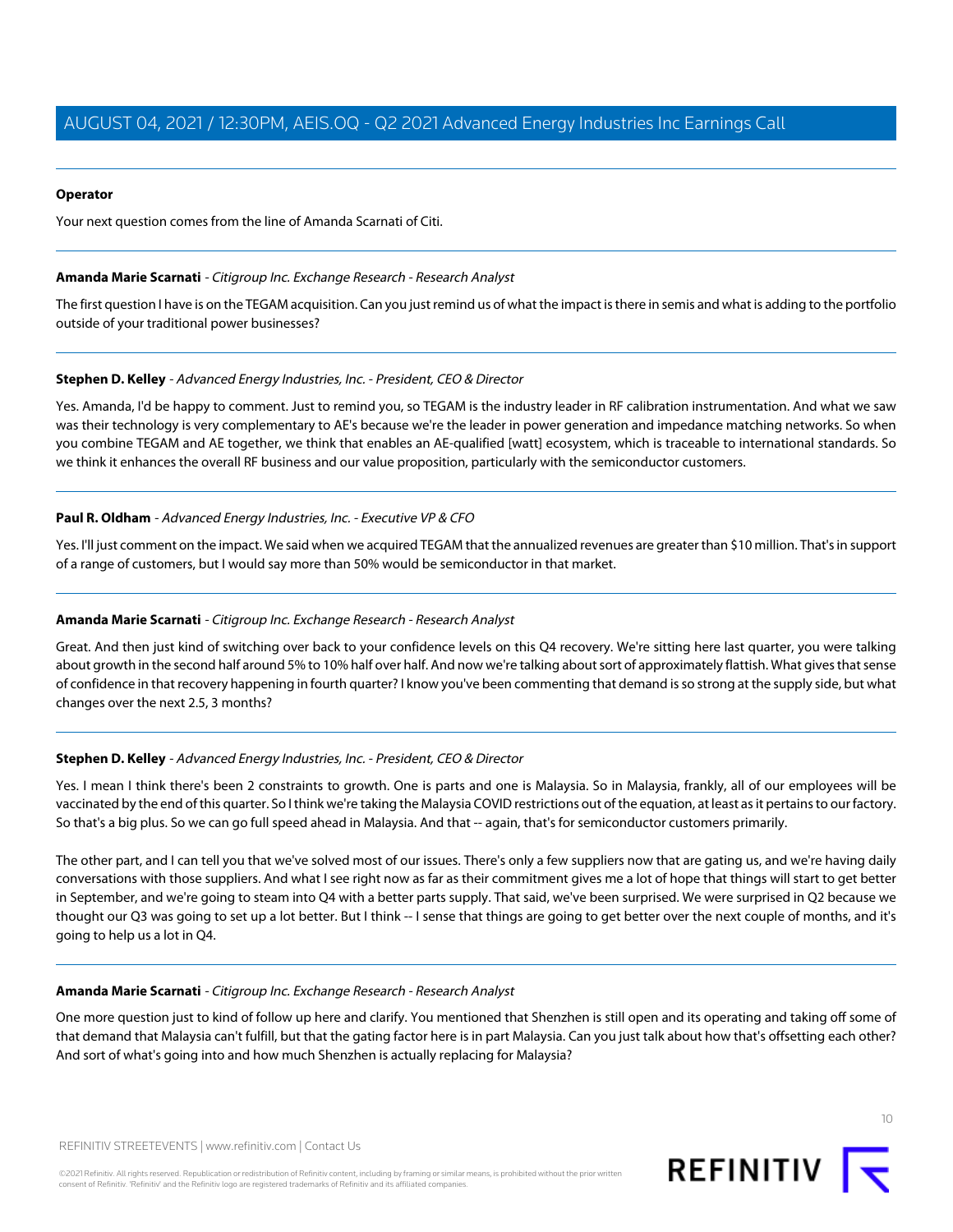#### **Stephen D. Kelley** - Advanced Energy Industries, Inc. - President, CEO & Director

Yes. So the reason we're keeping Shenzhen open is to allow to expand the aperture a bit on some of our high-volume RF generators and matches and this way can supplement what we're doing in Malaysia. It also allows us to have burst capacity because sometimes these scarce components come in, in a lumpy fashion. And so we can basically expand the amount of product we can build in a given amount of time if we have 2 locations as opposed to 1.

#### **Operator**

<span id="page-10-0"></span>Your next question comes from the line of Tom Diffely of D.A. Davidson.

#### **Thomas Robert Diffely** - D.A. Davidson & Co., Research Division - MD & Senior Research Analyst

So first, Paul, you talked a lot about mitigation actions. I was just curious, does that just revolve around looking for new suppliers and expediting parts? Or is there more to it than that?

#### **Paul R. Oldham** - Advanced Energy Industries, Inc. - Executive VP & CFO

I'd say, as Steve mentioned, this is our number one management priority is resolving these, and we've made a lot of progress. As Steve said, if you look across the broad set of parts, a lot of those are resolved, but we have a few key suppliers where we've not been able to close the gaps like we'd like. So it is looking at all options. Sometimes those are similar but alternative parts. Sometimes those our parts we can get from other places in the channel. Sometimes it's working with those suppliers to find ways to expedite or run hot lots, so we can get a few parts faster. In some cases, we may in the longer run actually redesign some parts to give ourselves more flexibility. So it's a full court press of actions throughout the management chain to help resolve these last few key component shortages. And there's no silver bullet here. It is just down to hard work and a day-to-day effort to improve the situation.

#### **Thomas Robert Diffely** - D.A. Davidson & Co., Research Division - MD & Senior Research Analyst

Okay. On that front, have your customers and customers' customers been involved and helped you kind of put pressure on some of the suppliers as well?

#### **Stephen D. Kelley** - Advanced Energy Industries, Inc. - President, CEO & Director

Yes. I'll make a few comments here. We're certainly involving our customers where it makes sense and exerting pressure on our suppliers. And certainly, they've made a difference on more than one occasion. So we're involving everybody that can help us extract more parts from our suppliers or from the channel.

#### **Thomas Robert Diffely** - D.A. Davidson & Co., Research Division - MD & Senior Research Analyst

Great. That's good to hear, Steve. And then on the Malaysia front, sounds like you've had pretty good success getting access to vaccines. I was wondering how that was worked. And is there going to be an issue or an opportunity in Shenzhen to get the vaccine as well?

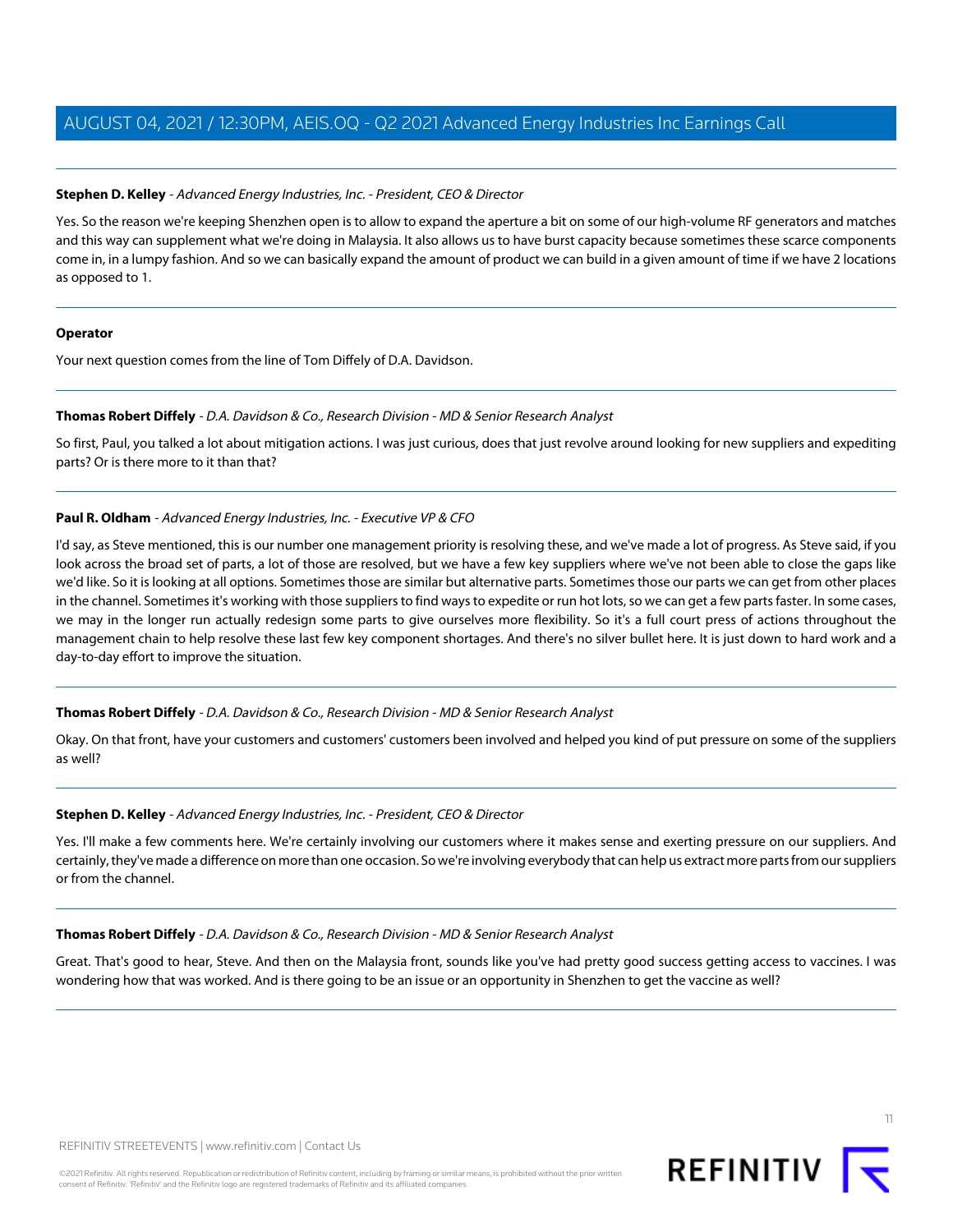#### **Stephen D. Kelley** - Advanced Energy Industries, Inc. - President, CEO & Director

We work with the government in Malaysia and they had a special program to vaccinate key employees in Penang and other parts in Malaysia. So we signed up early, and that's why our employees are getting vaccinated in Q3. So I think the team did a good job getting in front of that. In Shenzhen, I also believe our vaccination rate is pretty high. So that has not been a concern for us.

#### **Thomas Robert Diffely** - D.A. Davidson & Co., Research Division - MD & Senior Research Analyst

Okay. Great. And then finally, Paul, you mentioned decommits. Is that when your supplier builds up some contract supplies?

#### **Paul R. Oldham** - Advanced Energy Industries, Inc. - Executive VP & CFO

Yes. That's essentially when we have committed deliveries from a supplier. And then as you approach that date, the supplier moves the date out of when they expected to ship the parts. And look, that could be for a number of reasons. When the supply chain is this tight, if you have any hiccup, it ripples through the system, right? And so I think that's where -- we mentioned it's a dynamic environment. You have commitments around when you expect to get parts, and we've seen a few of those move around. And even recently, I think that's maybe the biggest change from our view in -- if you go back a quarter is some parts that we thought we had in hand have moved out. Look, this is a function of lead times. I think if you look across the -- particularly the integrated circuit, broad range of parts, you've seen lead times extend over the last quarter or so. And that ripples through the industry a little bit as people adjust to those changes.

#### **Operator**

<span id="page-11-0"></span>Your next question comes from the line of Paretosh Misra of Berenberg.

#### **Paretosh Misra** - Joh. Berenberg, Gossler & Co. KG, Research Division - Analyst

So when I compare your 3-year goal of sales of \$1.65 billion with the Q3 guidance, it's about \$300 million delta. So I was hoping if you could provide some thoughts on which end markets might provide a bigger improvement if you get to your long-term target.

#### **Paul R. Oldham** - Advanced Energy Industries, Inc. - Executive VP & CFO

Yes. It's going to come from a little bit of all of the markets, Paretosh, but certainly semi has been strong and can be stronger. We've been limited in our ability to deliver the full demand in that market. And we think that market is going to continue to strengthen through 2022. And that's -- I think there's conventional -- there's a lot of information in the market that suggests that even these supply challenges we're seeing in the near term essentially could have the effect of extending the upside run. So certainly, we'd expect further growth from semi. Industrial and medical is a focus area for us. We'd expect that one to actually grow faster than the other markets as we are able to expand our product portfolio of configurable products moving to some targeted areas where we're making investments and expand our channel.

Data center computing has been in a digestion period that it's coming out of. So we would expect more growth there even as we focus our efforts on kind of the more differentiated or proprietary parts of that market. Telecom and networking, we've said all along, we don't expect to grow a lot. So it will probably be the slowest grower of the 3. 5G demand as that actually starts to get traction and rollout will help there. But on balance, the capital equipment market, the infrastructure market is not faster -- as faster grower as the other areas. So hopefully, that gives a little bit of color.

#### **Paretosh Misra** - Joh. Berenberg, Gossler & Co. KG, Research Division - Analyst

Yes. That's very useful. And would you say semi is an end market or segment that's most affected by these supply chain issues?

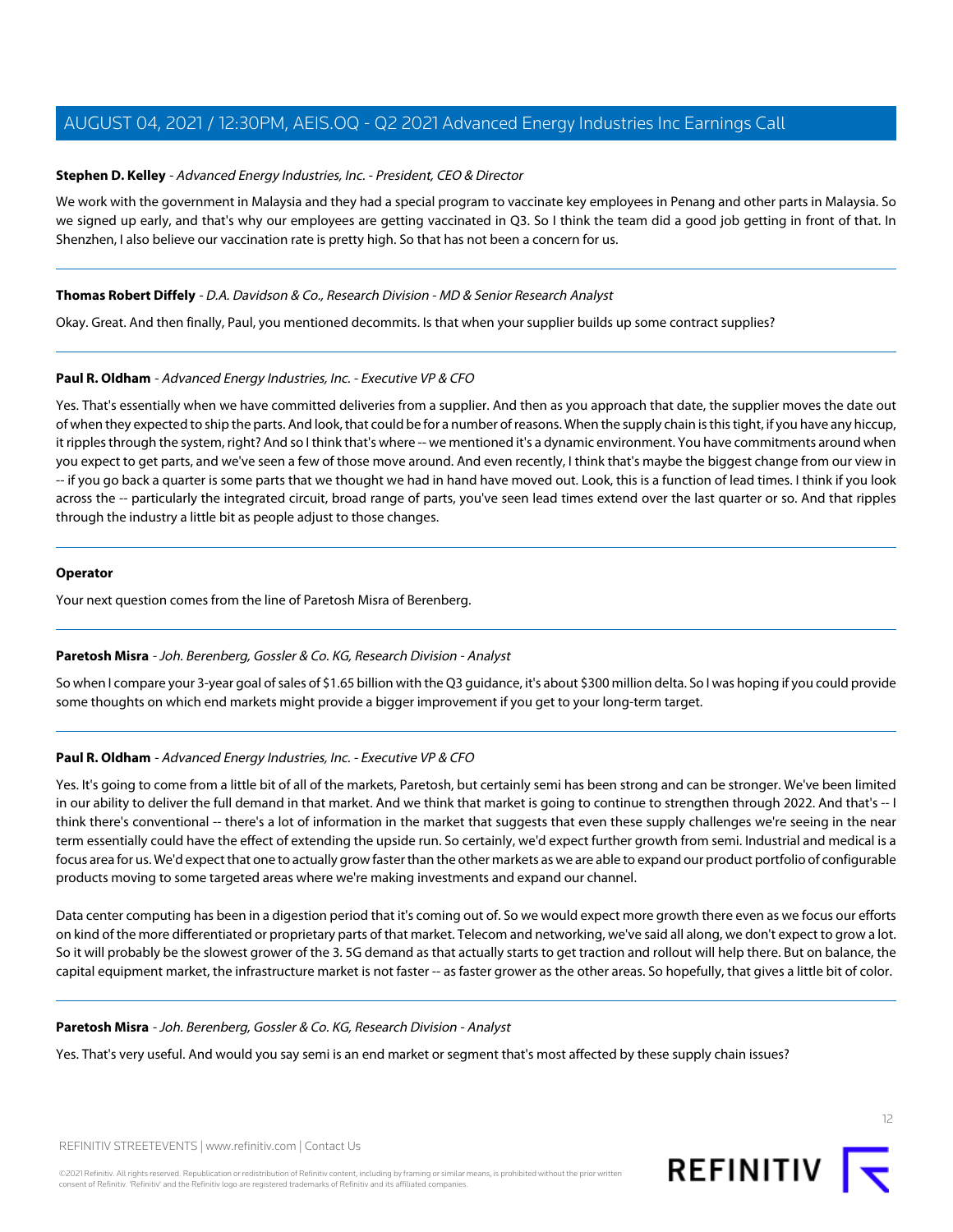#### **Stephen D. Kelley** - Advanced Energy Industries, Inc. - President, CEO & Director

No. I would say that all markets are affected by it. So we're working hard to close the gaps in all areas. But obviously, semiconductors is a high priority for us given the importance of our customers in that segment.

#### **Paretosh Misra** - Joh. Berenberg, Gossler & Co. KG, Research Division - Analyst

Got it. And last one for me. If you could give some more context on your order book. Did it improve in all 3 segments or at least the 3 major segments? And is it at an all-time high on all 3 of them? Or any more color you could provide on that would be great.

#### **Paul R. Oldham** - Advanced Energy Industries, Inc. - Executive VP & CFO

Yes. If you just look at the absolute growth in the order book in our earlier comments, clearly, there's a lot more demand that we could ship if we had parts. And that's across all areas. Semi, you hear it in the comments of our customers. Clearly, we don't take orders necessarily there. We ship into jet bins but as Steve said, we've -- that's kind of been the buffer in the meantime. And so getting those back to a more comfortable level and the higher growth there will certainly help. But we think we have good and continuing growth to come in semi.

Our strongest order book is actually in industrial and medical, if you look at the orders that have come in relative to our ability to deliver parts. We think that's really encouraging because that's the market, again, that we are applying additional resources and effort to because we think it's very attractive. But we're also have -- had good demand well over our shipment levels in both data center and telecom and networking. So generally, it's strong overall, but a little stronger. Certainly, our best order book is in I&M., and we have a lot of confidence in the order growth in the semi number from a demand perspective.

#### <span id="page-12-0"></span>**Operator**

Your next question comes from the line of Pavel S. Molchanov of Raymond James.

#### **Pavel S. Molchanov** - Raymond James & Associates, Inc., Research Division - Energy Analyst

Back to Malaysia, are you operating under a legally mandatory curtailment restriction in terms of operating hours or factory utilization? Or is it purely a matter of kind of pretty cautionary actions that you're taking at the plant?

#### **Stephen D. Kelley** - Advanced Energy Industries, Inc. - President, CEO & Director

Yes. So in Malaysia, we're definitely operating under constraints, but the constraints are much less than they were back in June. So we think the current operating model of 80% capacity is definitely something we can work with and maintain our production output.

#### **Pavel S. Molchanov** - Raymond James & Associates, Inc., Research Division - Energy Analyst

And that 80% is...

#### **Paul R. Oldham** - Advanced Energy Industries, Inc. - Executive VP & CFO

That's the mandated. Yes, that's a regulated and highly monitored or enforced limitation, but that's not our choice.

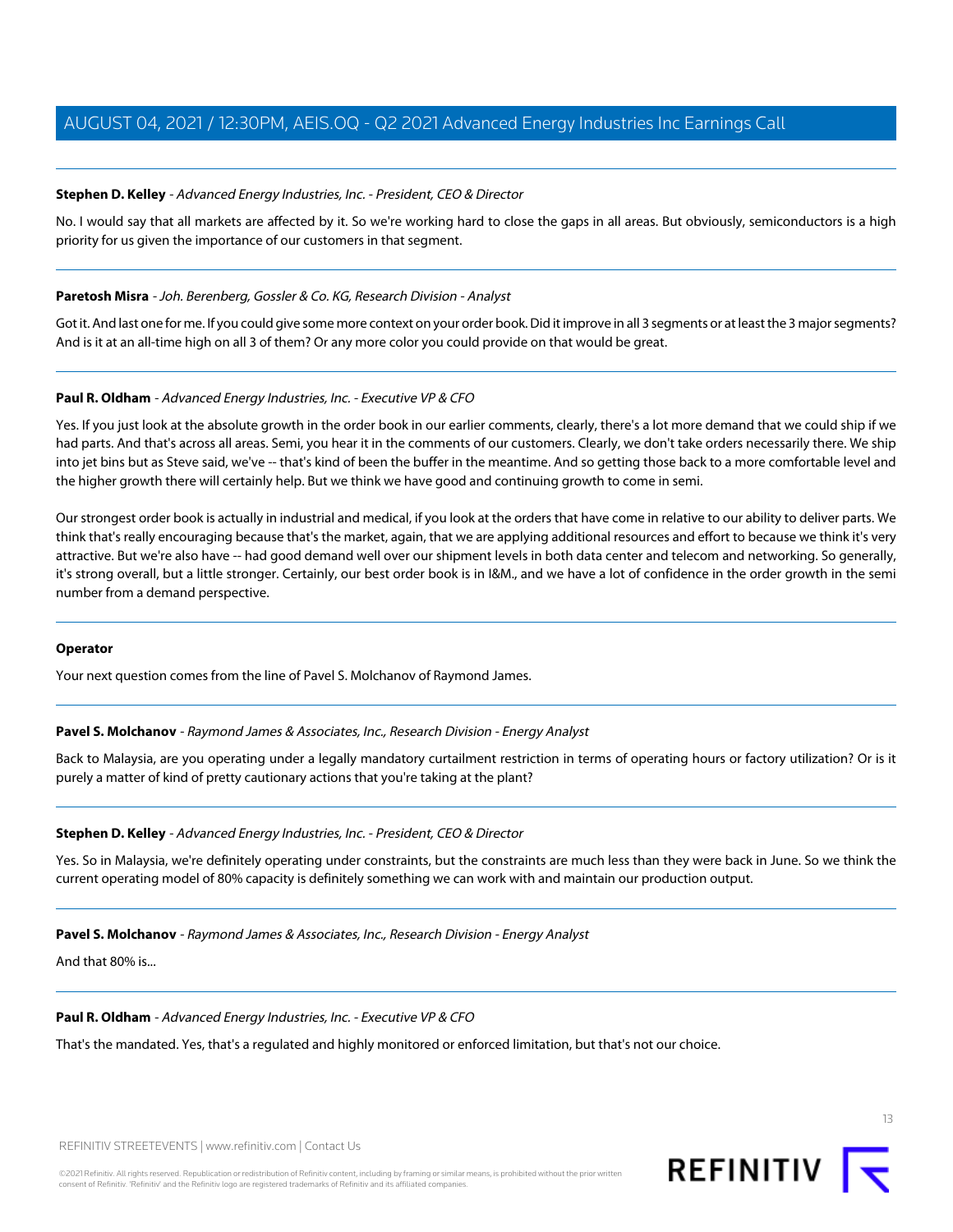#### **Pavel S. Molchanov** - Raymond James & Associates, Inc., Research Division - Energy Analyst

Understood. In the context of the supply shortages that have been amply discussed in the last half hour, presumably, some smaller players in the space are feeling even more pain than you are. And I'm curious that from kind of opportunistic M&A standpoint, if this creates some interesting potential for you that perhaps did not exist 6 months ago.

#### **Stephen D. Kelley** - Advanced Energy Industries, Inc. - President, CEO & Director

I think your thesis is correct that some of the smaller players are feeling even worse pain than we are. And we have seen opportunities open up at customers because of that. But we have not seen any M&A opportunities appear quite yet because of that reason.

#### **Operator**

<span id="page-13-0"></span>Your next question comes from the line of Quinn Bolton of Needham & Company.

#### **Nathaniel Quinn Bolton** - Needham & Company, LLC, Research Division - Senior Analyst

Maybe I missed it but maybe just starting off to the third quarter guidance. Looks like you're about 10% below where The Street consensus was. And so wondering if you might be able to sort of ballpark give us a sense, how much of that are the movement restrictions in Malaysia limiting output from that factory in the quarter. How much of it is supply constraints where you can components? Is it split 50-50? Is one a bigger factor? Just looking for any thoughts you might have on the impact of the relative contributors.

#### **Paul R. Oldham** - Advanced Energy Industries, Inc. - Executive VP & CFO

Yes. Quinn, for the third quarter, it's predominantly materials availability and parts. We do think the COVID restrictions impacted us in Malaysia in June. We talked about that being a sort of a late quarter additional restrictions there. But we expect that to get much better over the course of the third quarter as we get our workforce vaccinated. And hopefully, things just continue to improve. So it's predominantly supply chain related that's impacting our lower revenues in Q3.

#### **Nathaniel Quinn Bolton** - Needham & Company, LLC, Research Division - Senior Analyst

Second question, just wanted to follow up on the confidence in the fourth quarter. I mean, obviously, you guys had a more bullish outlook for the second half 90 days ago and you've experienced some decommits from suppliers. So what makes you think that doesn't happen again? I mean you read the press. You talk to other companies in the supply chain. Things are still pretty bad. Hopefully, they start to trend upward on the margin. But for you guys to be kind of talking about 10%, maybe 10% plus quarter-on-quarter is a pretty hefty sequential guide for the fourth quarter.

#### **Stephen D. Kelley** - Advanced Energy Industries, Inc. - President, CEO & Director

Yes. As Paul mentioned earlier, we've closed most of our gaps with our suppliers and we're down to the last few. And so we're giving those last few suppliers a lot of focus and a lot of pressure. And from what I could see, most of those commitments from the problem suppliers are getting better in the last 4 months of this year. So I actually see upside in Q3, but I'm not ready to commit to it because of some of the issues we faced recently. But certainly, Q4, I'm relatively confident that we can meet that number and hopefully exceed it.